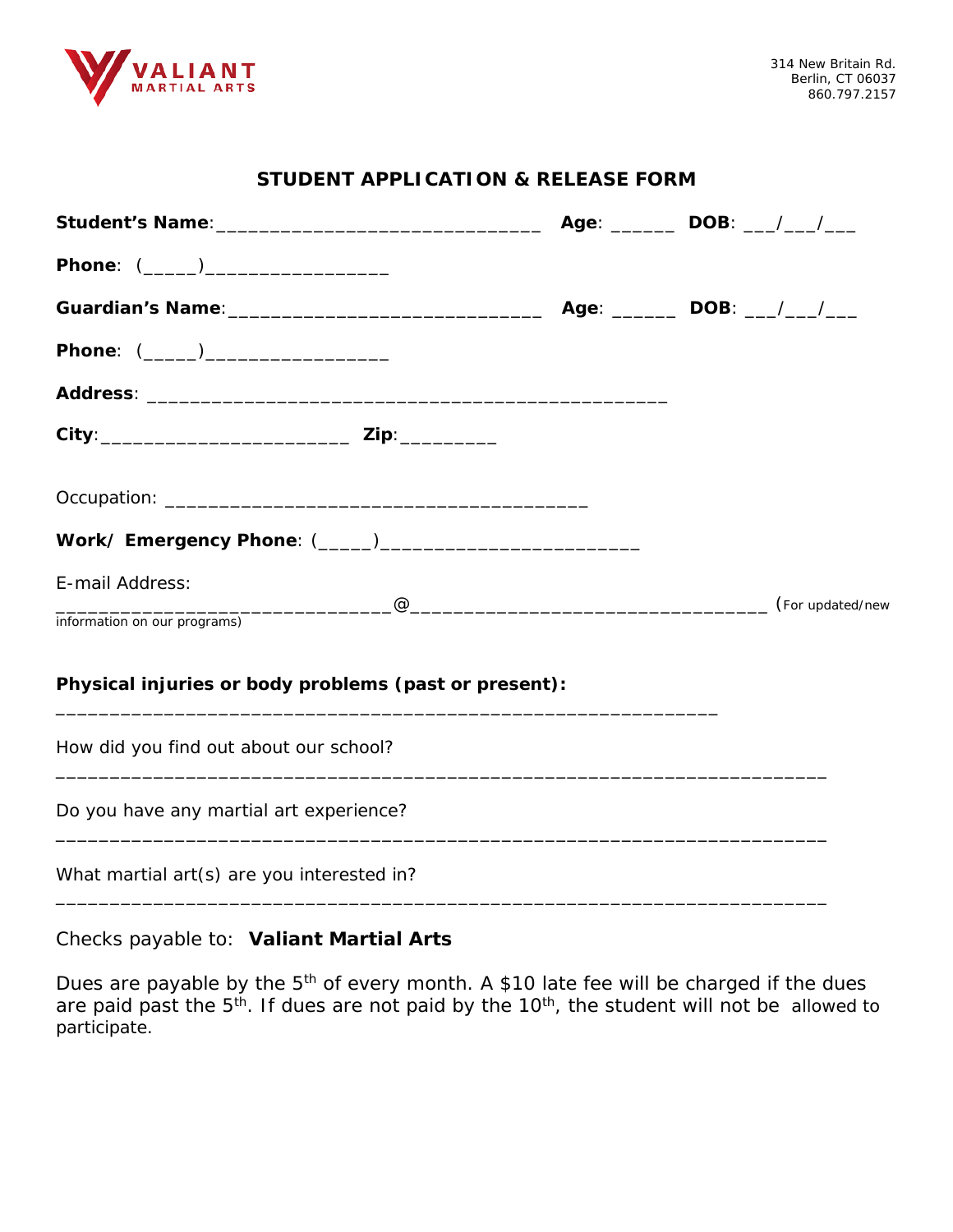

## **RELEASE FORM**

The student signing this waives any cause of action or claim against or Karol Steczkowski AND/OR Valiant Martial Arts, LLC; their officers, directors, instructors, volunteers and employees for any injuries received resulting from any and all services rendered. The student signing this acknowledges that they should have received permission from a medical doctor following a general physical examination approving the student's participation in these instructional services.

| <b>Student's Signature (Over 18):</b> |  |
|---------------------------------------|--|
|                                       |  |

Date: \_\_\_\_/\_\_\_\_/\_\_\_\_ Print Name: \_\_\_\_\_\_\_\_\_\_\_\_\_\_\_\_\_\_\_\_\_\_\_\_\_\_\_\_\_\_\_\_\_\_\_\_\_\_\_\_\_\_\_\_\_\_\_\_\_\_\_\_

### **PARENT/GUARDIAN: Authorization if Student is a Minor**

Parent's Signature: \_\_\_\_\_\_\_\_\_\_\_\_\_\_\_\_\_\_\_\_\_\_\_\_\_\_\_\_\_\_\_\_\_\_ Relationship: \_\_\_\_\_\_\_\_\_\_\_\_\_\_\_\_\_\_\_\_\_\_\_\_\_\_\_\_\_\_\_

| <b>Date</b> | <b>Print Name:</b> |  |
|-------------|--------------------|--|
|             |                    |  |

#### *Student/SCHOOL representations and release of liability:*

The member applying warrants and represent that he/she/minor or student is in good physical condition and has not been advised by any Physician or Medical Facility that participation in the applied for course of training will in any way be adverse to the well being of the student. Furthermore, member represents that the student is able and allowed to participate in exercise and various martial arts curriculum which is provided by SCHOOL. Student/parent/guardian understands that by participating in the martial arts program or by use of the facilities or equipment covered by this contract does present the possibility of accidental injury. Student/parent/guardian assumes all risk associated with such participation within this program and holds SCHOOL harmless for any such injury or occurrence. In addition, student/parent/guardian agrees to indemnify SCHOOL from any and all liability which may arise against SCHOOL by such member or through any other third party as a result of training received by SCHOOL or by use of SCHOOL's facilities or equipment. Student/parent/guardian understands that during the course of instruction, employees or higher degree student instructors of SCHOOL will be engaged in a course of conduct requiring physical contact, and he/she (or parent or guardian) gives full consent to such contact as is required by the training. It is understood that due to the nature of the training which is being provided by SCHOOL that accidents do from time to time occur. While all precautions will be taken to assure the safety of all students, it is impossible to guarantee that such accidents will not occur. In the event that you are involved in an accident which subjects you to any injury, you agree to hold SCHOOL, Valiant Martial Arts and Karol Steczkowski harmless; you further agree that neither you, a parent, a guardian or any other financially responsible person will take action against SCHOOL, Valiant Martial Arts and Karol Steczkowski as a result of such injuries.

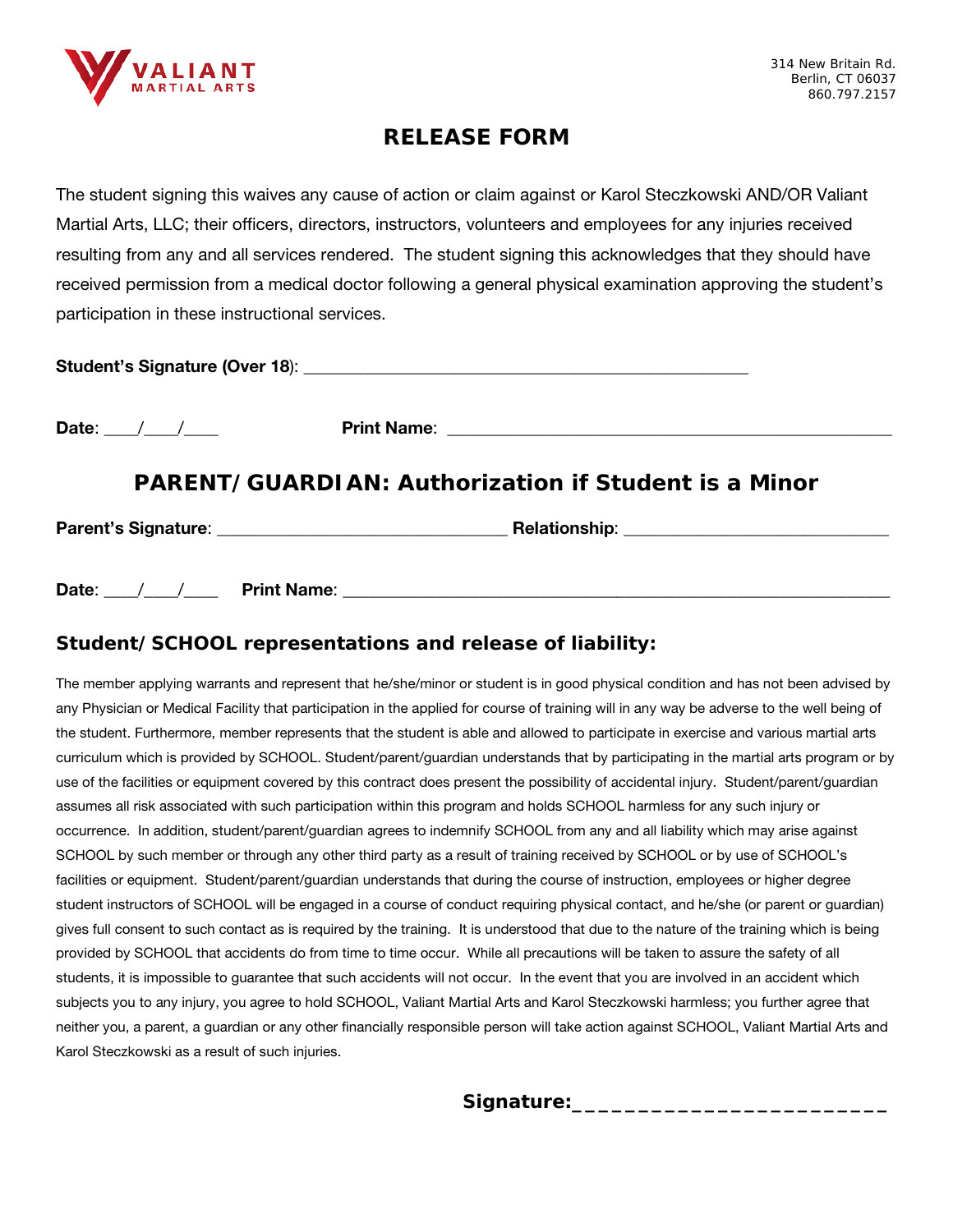

# *Age or Parental Consent Certification:*

By signing this contract, you are certifying that you are either of legal age or that you are signing this contract as the parent or legal guardian of a minor, and by signing this contract on behalf of any minor, you hereby agree that you shall be responsible for all payments due hereunder and that you will indemnify and hold SCHOOL harmless for any injuries, losses, or damages sustained to anyone as a result of the minor's participation in this program of instruction.

#### **Initials\_\_\_\_\_\_**

### *Governing Law:*

This agreement shall be construed in accordance with the laws of the State of Connecticut without regard to its conflict of laws principals. This Agreement shall constitute the entire understanding with respect to the subject matter hereof and may be modified only in writing signed by both STUDENT and SCHOOL. If any provision of this Agreement is determined to be invalid, illegal or unenforceable, the validity, legality and enforceability of the remaining provisions shall not in any way be affected or impaired thereby.

**Initials\_\_\_\_\_\_**

# *Bad Check Charges:*

It is agreed that in the event that Valiant Martial Arts receives any check returned as NSF or is returned by bank for any other reason, that student/parent/guardian will be responsible for a charge of \$25 made payable to Valiant Martial Arts. **Initials\_\_\_\_\_\_** 

# *Default/Collection:*

All accounts 30 days past due will be subject to late fees of \$10. We can waive or delay enforcing any of our rights under this contract without losing them. **Initials\_\_\_\_\_\_**